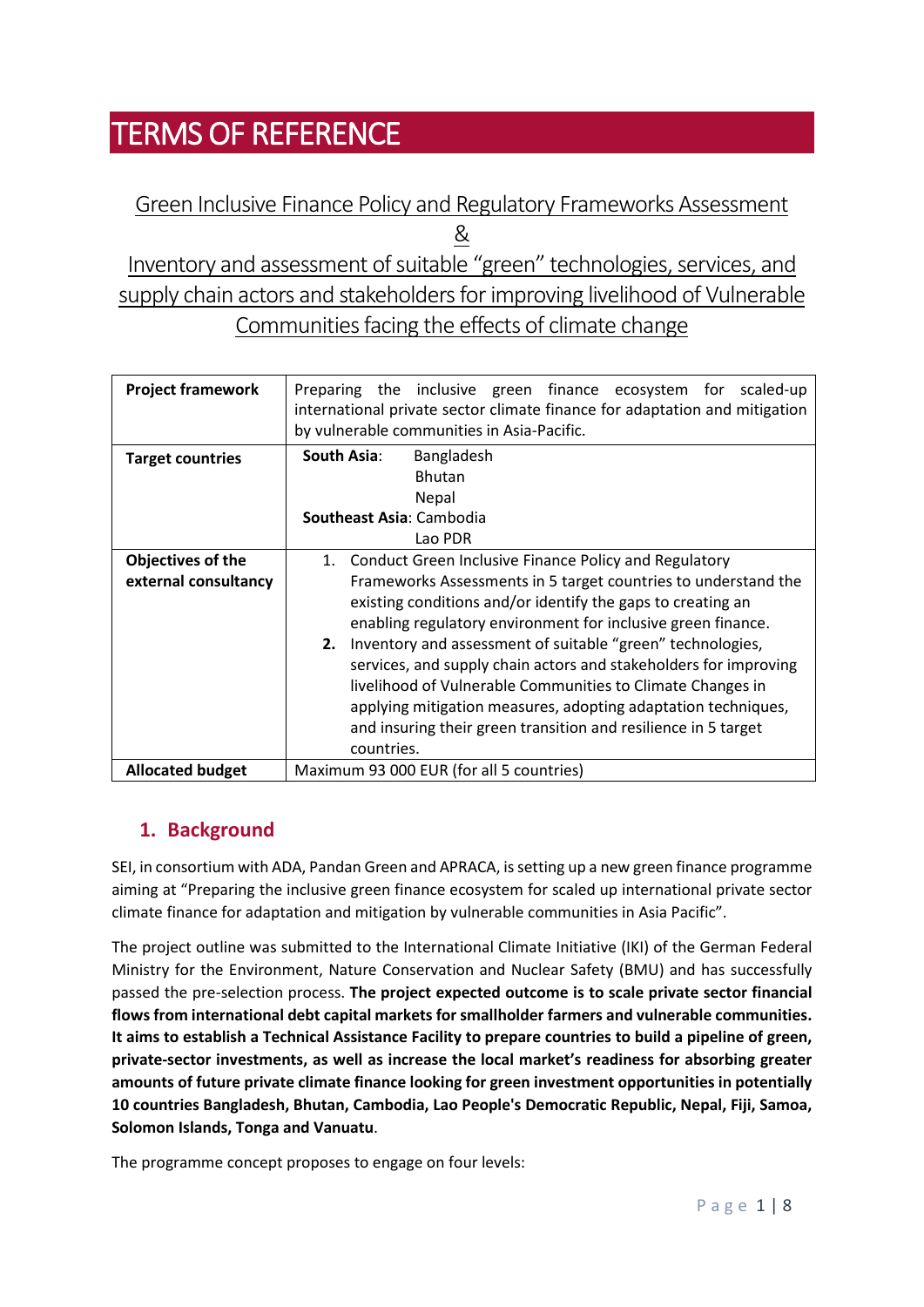- It will prepare vulnerable local communities for the take-up of green processes and technologies for improved livelihoods
- It will create local, sustainable capacity and expertise on Inclusive Green Finance by supporting responsible Financial Service Providers (FSPs) to develop tailored financial products for climate change resilience and adaptation among other activities.
- **It will support regulators in the target countries to create an enabling regulatory environment of incentives and regulations; taxonomies for inclusive green finance; and policy reform measures to address regulatory hurdles such as funding rate caps, ownership restrictions and tax regimes.**
- It will prepare the local ecosystem for a new asset class, namely, direct investments from debt capital markets (through regional hubs) to vulnerable communities for climate action, through local FSPs.

The programme foresees the implementation of a preparation phase, which includes among other activities market studies and needs assessments in the pre-selected countries as well as identification of potential partners including Financial Service Providers (FSPs) and technology providers in order to develop new green financial products addressing the needs of the communities (with a main focus on agriculture and green energy). The results of the preparation phase activities will contribute to the design of the final proposal and theory of change for the 5 year programme.

## **2. Description of the assignments**

The Consultant is expected to fulfil two assignments in parallel:

- **Assignment 1: Conduct Green Inclusive Finance Policy and Regulatory Frameworks Assessments in 5 target countries of South and Southeast Asia**
- **Assignment 2: Inventory and assessment of suitable "green" technologies, services, and supply chain actors and stakeholders in 5 target Pacific Islands.**

It is expected that the bidder will perform both assignments in each of the 5 countries. However, the Consortium reserves the right to split the Tasks between two or more bidders.

#### 2.1 Assignment 1: Conduct Green Inclusive Finance Policy and Regulatory Frameworks Assessments in 5 target countries of South and Southeast Asia

In order to prepare the long-term engagement with regulators and other institutional stakeholders to promote and facilitate inclusive green finance, the objective of the consultancy is to assess the Policy and Regulatory Frameworks in target countries to understand the existing conditions and identify the gaps to creating an enabling regulatory environment for inclusive green finance and provide recommendations for support actions and development of synergies with existing support programs at national and regional levels. The assessment should look at the following aspects (but not exclusively):

- Institutional actors and key stakeholders' landscape in green climate finance per country:
	- $\circ$  who/what are the specific actors in each country influencing/ promoting green climate finance initiatives?
	- o What is their level of influence (relative power) in the policy-making landscape? Why? And with what implications for policies?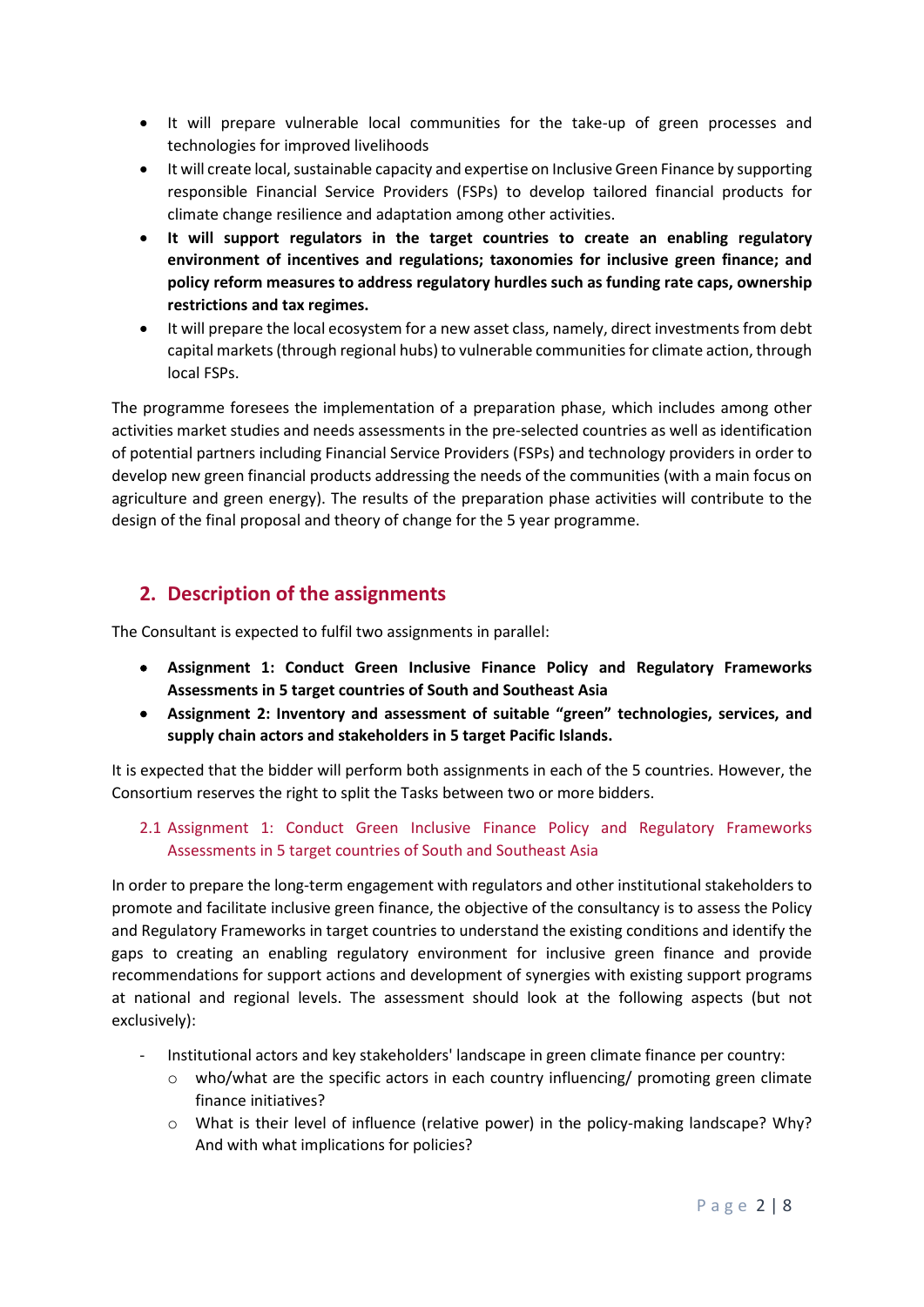- $\circ$  Are gender equality and human rights reflected in the value, vision and operation of these actors?
- Identification of green financing regulatory gaps and barriers
- Existing or potential links between the National Financial Inclusion Strategies (NFS) and green inclusive finance. How do the NFIS and the green inclusive finance include, benefit and empower climate-vulnerable and marginalized groups?
- Existing or potential direct interventions from Governments to address environmental change through financial sector policies.
- List and analysis of policies that target low-income groups and micro, small and medium enterprises to mitigate and build resilience against the impacts of climate change.
	- o Which sector/interventions are mostly targeted by those policies?
	- $\circ$  Which social groups are engaged and dependent on these targeted sectors? Are they climate-vulnerable and marginalized groups?
	- o Who are leaders/owners of the targeted SME?
- Existing or potential Governments initiatives supporting the private sector in making financial resources available to low-income populations to build their resilience, adapt to the changing environment and reduce their environmental footprints.
	- $\circ$  Who are the low-income populations targeted by these initiatives and what are the gender and other socio-economic characteristics of those low-income groups?
	- o What are the dynamics, including informal power relations and formal contractual arrangements, between public sector, private sector actors and the low-income groups? Why? Implications?
	- o What are risk/benefit for those low-income groups posed by those contractual arrangements and the initiatives more broadly?
- Taxonomies for inclusive green finance implemented or in the government's pipeline in target countries, or any other reporting and/or disclosure requirements related to social and environmental performance (there may not be a taxonomy yet but more general reporting/disclosure rules).
- Barriers and opportunities to enable private sector—and in particular micro, and SMEs and women-led businesses--participation in climate investment planning and decision-making?
- What are potential incentives (and current disincentives) for financial institutions to increase lending to gender and socially-equitable green projects and to invest in gender transformative change of the climate financing sector? What case examples exist of role models and successful transformative change at this scale?
- In which way could the climate-vulnerable and marginalized groups influence the making of finance policy and regulation? (Assess both processes and capacities (what is needed to enable vulnerable groups to contribute effectively, what is needed to enable more powerful actors to listen effectively).

#### *METHODOLOGY AND SCOPE OF WORK*

- 1. Consultants will work closely with the consortium project team to ensure good coordination with other components of the preparation phase.
- 2. An inception Report, with research framework and methodology, initial data collection tools and instruments, and detailed work plan and schedule will be submitted and presented to the consortium during a coordination and feedback session.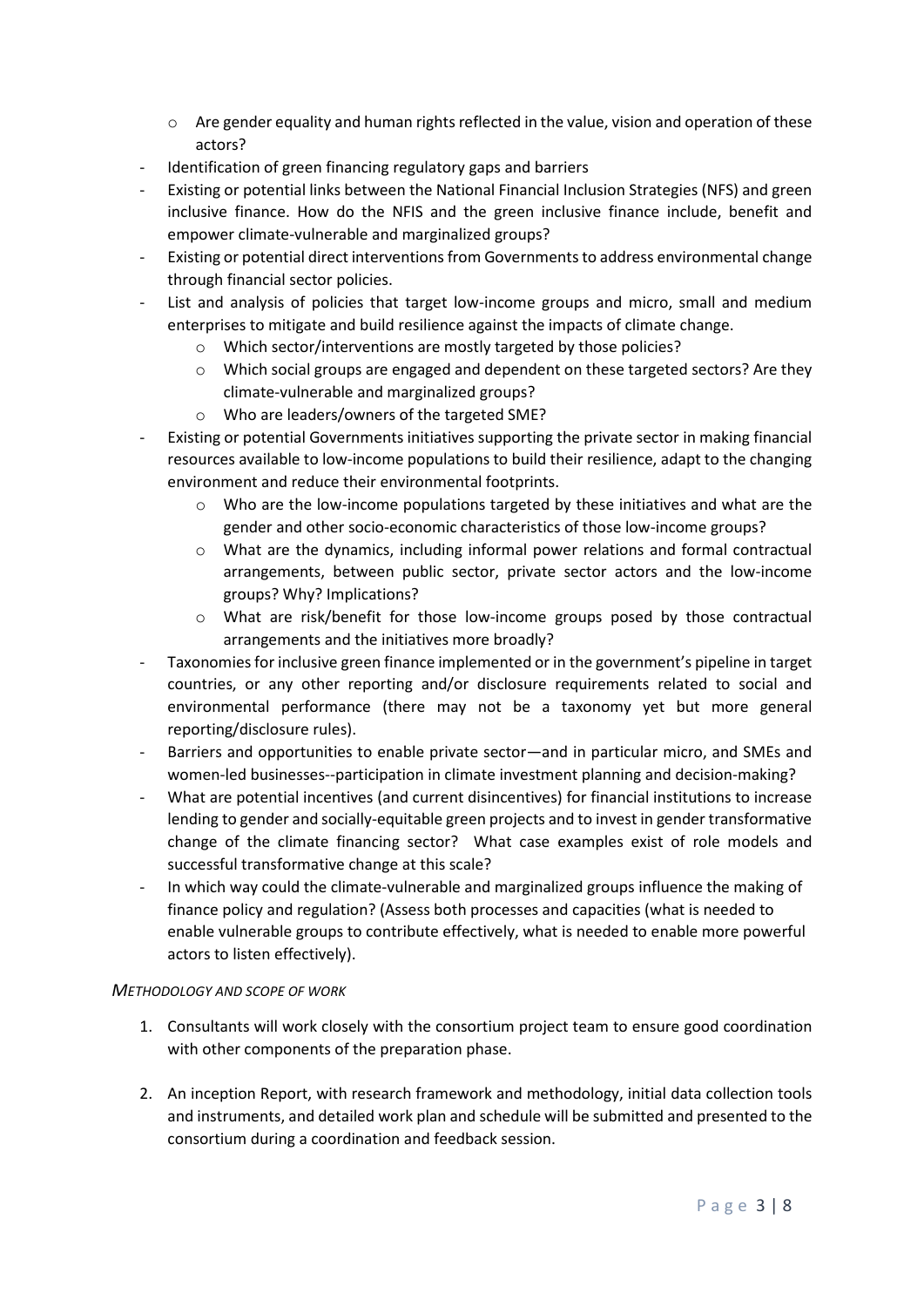- 3. Desk review of existing data (primary and secondary) and In-depth review of the financial policies and regulations will be carried.
- 4. Interviews with institutional partners and regulators will be organised in close collaboration with ADA (and other members of the consortium if necessary). Consultants should also coordinate and interview the regulators network AFI (Alliance for Financial Inclusion). Interviews guidelines will be designed by the consultants and validated by the consortium in advance.
- 5. A draft assessment and recommendations report will be submitted to the consortium for feedback and will be presented during a technical session. A draft Theory of change addressing the conditions for an enabling regulatory environment for inclusive green finance should be discussed and areas of potential intervention should be identified.
- 6. Final reports will be submitted to the steering committee for validation.

| <b>Activities</b>    | <b>Deliverables</b> | <b>May 2022</b> |       | <b>June 2022</b> |       | <b>July 2022</b> |       | <b>August</b><br>2022 |
|----------------------|---------------------|-----------------|-------|------------------|-------|------------------|-------|-----------------------|
|                      |                     | $1 - 15$        | 16-30 | $1 - 15$         | 16-31 | $1 - 15$         | 16-30 | $1 - 15$              |
|                      |                     |                 |       |                  |       |                  |       |                       |
| Signing of Service   |                     |                 |       |                  |       |                  |       |                       |
| Agreement            |                     |                 |       |                  |       |                  |       |                       |
| Presentation of      | Inception report    |                 |       |                  |       |                  |       |                       |
| detailed             |                     |                 |       |                  |       |                  |       |                       |
| methodology          |                     |                 |       |                  |       |                  |       |                       |
| concept note to      |                     |                 |       |                  |       |                  |       |                       |
| the consortium       |                     |                 |       |                  |       |                  |       |                       |
| Desk review of       | List of references  |                 |       |                  |       |                  |       |                       |
| existing data and    | used                |                 |       |                  |       |                  |       |                       |
| In-depth review of   |                     |                 |       |                  |       |                  |       |                       |
| the financial        |                     |                 |       |                  |       |                  |       |                       |
| policies and         |                     |                 |       |                  |       |                  |       |                       |
| regulations          |                     |                 |       |                  |       |                  |       |                       |
| Design and           | Interviews          |                 |       |                  |       |                  |       |                       |
| validation of        | questionnaires      |                 |       |                  |       |                  |       |                       |
| interviews           | List of             |                 |       |                  |       |                  |       |                       |
| guidelines           | interviewees        |                 |       |                  |       |                  |       |                       |
| Conduct interviews   | Interviews          |                 |       |                  |       |                  |       |                       |
|                      | summaries           |                 |       |                  |       |                  |       |                       |
| Draft report writing | draft assessment    |                 |       |                  |       |                  |       |                       |
| and presentation     | recommendations     |                 |       |                  |       |                  |       |                       |
| to consortium        | report              |                 |       |                  |       |                  |       |                       |
| members              | draft TOC           |                 |       |                  |       |                  |       |                       |
| Integration of       | Na                  |                 |       |                  |       |                  |       |                       |
| feedback from the    |                     |                 |       |                  |       |                  |       |                       |
| consortium           |                     |                 |       |                  |       |                  |       |                       |

#### *DELIVERABLES AND TIME TABLE*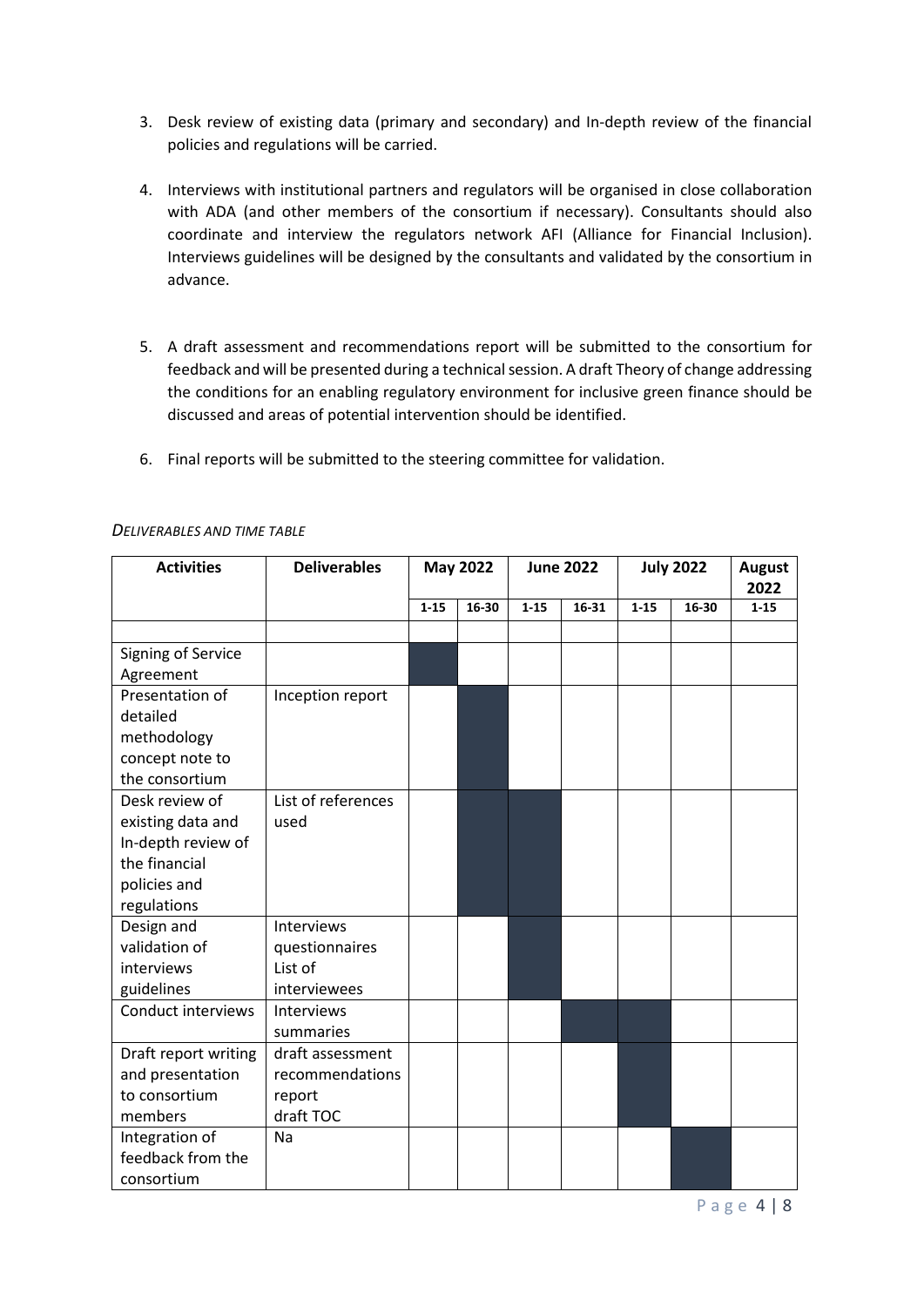| Final report writing | Final report (word |  |  |  |  |
|----------------------|--------------------|--|--|--|--|
| and presentation     | version) and       |  |  |  |  |
|                      | summary            |  |  |  |  |
|                      | PowerPoint         |  |  |  |  |
|                      | presentation       |  |  |  |  |

#### 2.2 Assignment 2: Inventory and assessment of suitable "green" technologies, services, and supply chain actors and stakeholders in 5 target countries of South and Southeast Asia

The impacts of climate changes fall disproportionally on Vulnerable Communities in Developing World.

Lack of Climate Financing is one of the most important limiting factors to enable these populations to improve their livelihood in the climate change context in applying mitigation measures, adopting adaptation techniques, and insuring their green transition and resilience. The second main limiting factor is on the supply side of the equation.

The first question to address is to identify which are those technologies and services that are adapted and suitable for those Vulnerable Communities that address their transition and resilience. The availability, affordability and accessibility of each technology and services should be discussed, likewise the impact on climate changes in term of mitigation and adaptation.

Further, the issue of procurement, manufacturing, installation, and maintenance of these technologies is to be addressed, to measure the effective sustainability on the long run of the proposed technologies for these communities.

The assessment should look at the following aspects (but not exclusively):

- Identify "green" technologies and services that are already present and available in country and assess each of them based on Climate Changes criteria (CO2 emission avoided, Clean energy generated, land surface sustainably cultivated, volume of water saved ,…). Provide costs of equipment and services, likewise installation and maintenance cost. Estimate their use (number of end-clients already reached – disaggregated by gender) and sustainability. Point out the ones that are targeting Vulnerable Communities, women-entrepreneurs. Assess their availability, affordability and accessibility of each technology and services
- List all technology supply chain stakeholders present and active in country: developers, manufacturers, importers, resellers, installers, maintenance service providers, etc.
- List all support organisations including NGOs, development projects, Associations, local and international organisations, Government agencies, and other stakeholders involved in the green transition
- Identify other "green" technologies that could be introduced later.
- Develop a cost-benefit analysis with objective measurable criteria that will show why certain technologies are more beneficial and suitable than others for specific country/market
- Identify barriers and opportunities to enable private sector participation and analyse potential incentives for stakeholders to increase participation to green projects.
- Identify barriers to scaling up, challenges in general to develop/grow their businesses and make products available for vulnerable populations.

*METHODOLOGY AND SCOPE OF WORK*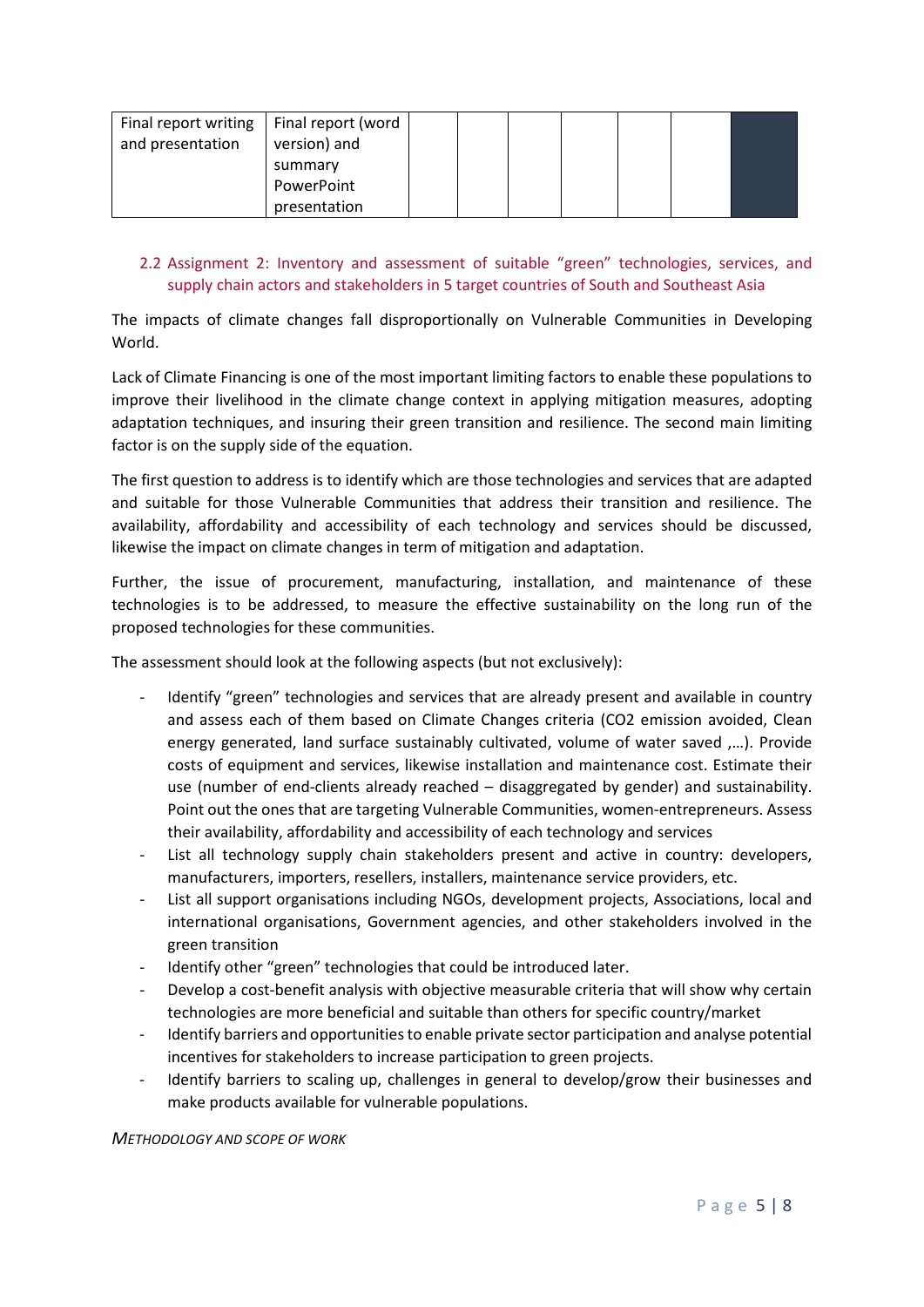- 7. Consultants will work closely with the consortium project team to ensure good coordination with other components of the preparation phase.
- 8. An inception Report, with research framework and methodology, initial data collection tools and instruments, and detailed work plan and schedule will be submitted and presented to the consortium during a coordination and feedback session.
- 9. Desk review of existing data and In-depth review of the existing technologies, services, and Stakeholders.
- 10. Interviews with key stakeholders of various categories will be organised in close collaboration with ADA (and other members of the consortium if necessary). Interviews guidelines will be designed by the consultants and validated by the consortium previously.
- 11. A draft assessment and recommendations report will be submitted to the consortium for feedback and will be presented during a technical session. A draft Theory of change addressing the conditions for an enabling regulatory environment for inclusive green finance should be discussed and areas of potential intervention should be identified.
- 12. Final reports will be submitted to the steering committee for validation.

| <b>Activities</b>               | <b>Deliverables</b> | <b>May 2022</b> |       | <b>June 2022</b> |       | <b>July 2022</b> |       | <b>August</b><br>2022 |
|---------------------------------|---------------------|-----------------|-------|------------------|-------|------------------|-------|-----------------------|
|                                 |                     | $1 - 15$        | 16-30 | $1 - 15$         | 16-31 | $1 - 15$         | 16-30 | $1 - 15$              |
|                                 |                     |                 |       |                  |       |                  |       |                       |
| Signing of Service<br>Agreement |                     |                 |       |                  |       |                  |       |                       |
| Presentation of<br>detailed     | Inception report    |                 |       |                  |       |                  |       |                       |
| methodology                     |                     |                 |       |                  |       |                  |       |                       |
| concept note to the             |                     |                 |       |                  |       |                  |       |                       |
| consortium                      |                     |                 |       |                  |       |                  |       |                       |
| Desk review of                  | List of references  |                 |       |                  |       |                  |       |                       |
| existing data and               | used                |                 |       |                  |       |                  |       |                       |
| In-depth review of              |                     |                 |       |                  |       |                  |       |                       |
| the financial                   |                     |                 |       |                  |       |                  |       |                       |
| policies and                    |                     |                 |       |                  |       |                  |       |                       |
| regulations                     |                     |                 |       |                  |       |                  |       |                       |
| Design and                      | <b>Interviews</b>   |                 |       |                  |       |                  |       |                       |
| validation of                   | questionnaires      |                 |       |                  |       |                  |       |                       |
| interviews                      | List of             |                 |       |                  |       |                  |       |                       |
| guidelines                      | interviewees        |                 |       |                  |       |                  |       |                       |
| Conduct interviews              | Interviews          |                 |       |                  |       |                  |       |                       |
|                                 | summaries           |                 |       |                  |       |                  |       |                       |

#### *DELIVERABLES AND TIME TABLE*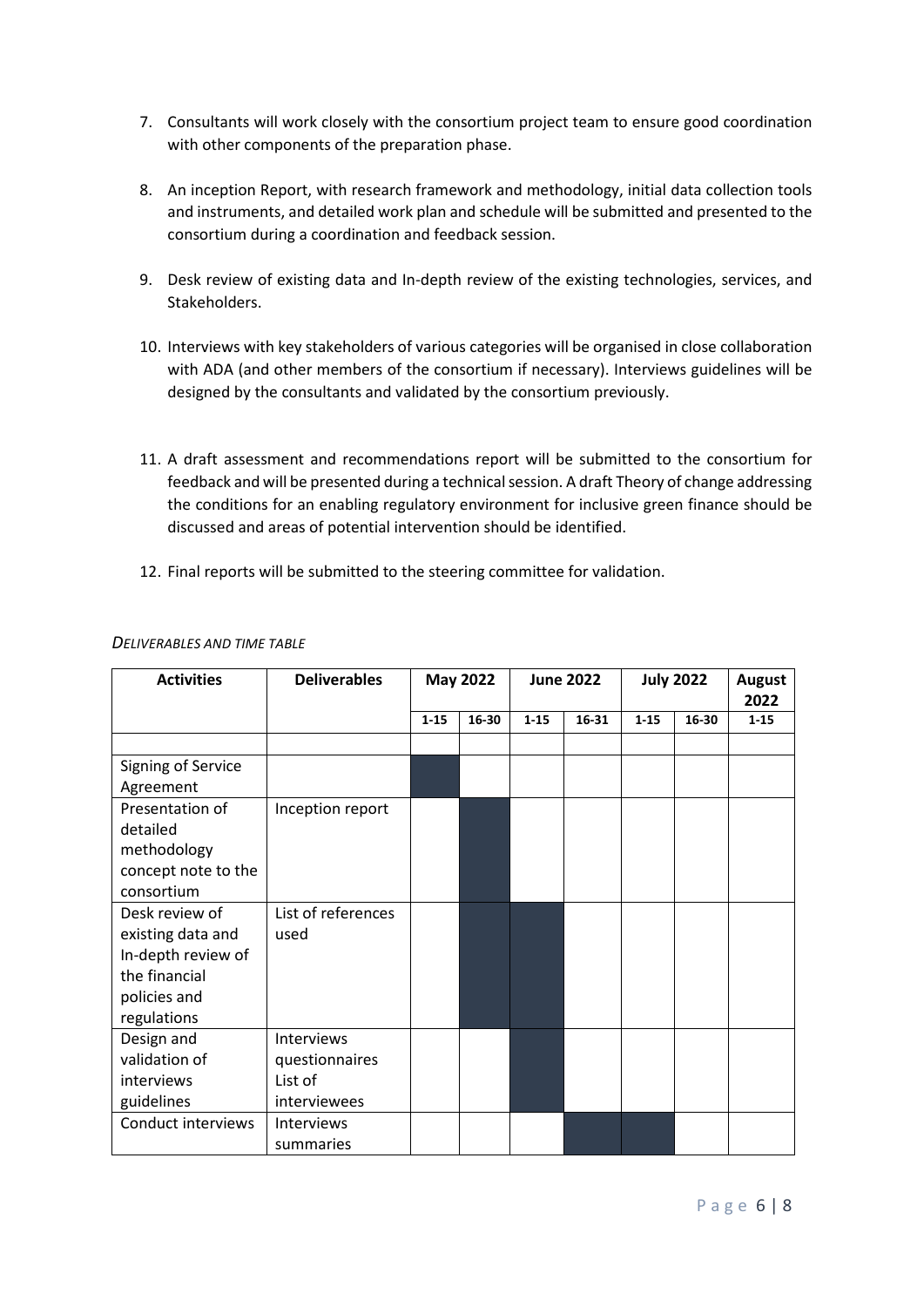| Draft report writing | draft assessment   |  |  |  |  |
|----------------------|--------------------|--|--|--|--|
| and presentation to  | recommendations    |  |  |  |  |
| consortium           | report             |  |  |  |  |
| members              | draft TOC          |  |  |  |  |
| Integration of       | N/A                |  |  |  |  |
| feedback from the    |                    |  |  |  |  |
| consortium           |                    |  |  |  |  |
| Final report writing | Final report (word |  |  |  |  |
| and presentation     | version) and       |  |  |  |  |
|                      | summary            |  |  |  |  |
|                      | PowerPoint         |  |  |  |  |
|                      | presentation       |  |  |  |  |

## **3. ELIGIBILITY REQUIREMENTS**

We are looking for a reputable consultant, consultancy firm or consortium with:

- · Innovative postgraduate hands-on experts (MSc and PhD in related fields) with a proven combination of minimum 10 years of experience in Sustainable finance, Green Finance, Financial Inclusion, Climate change adaptation and mitigation and Rural Development.
- Considering the range of countries and expertise needed for this assignment, experts/organizations are encouraged to form consortiums for applying.
- Experience undertaking similar assignments in the region will be an added advantage.

#### **4. PROPOSAL SUBMISSION**

Interested consultants/consultancy firms are invited to submit their bids in the following format:

- · Background and capability statement of the firm,
- · An understanding of the consultancy requirements

· A detailed full-fledged proposal detailing how the consultants/consultancy firms propose to undertake the whole exercise,

· Initial methodology

· Work-plan and proposed timeline for performing the assignment, including check-in moment with the consortium, regarding field data collection.

· All-inclusive budget in (EUR), including a detailed cost breakdown (e.g. daily staff rates, hours per deliverable/activity, ect.) and must include all logistical and material costs (e.g. regional travel, local travel, accommodation, etc.). All amounts must be stated in EUR, and include VAT and other taxes where applicable.

- · Detailed reference list indicating the scope and magnitude of similar assignments,
- · Time Commitment/Availability,
- · The CVs of the team that will work on this assignment specifying their respective roles,